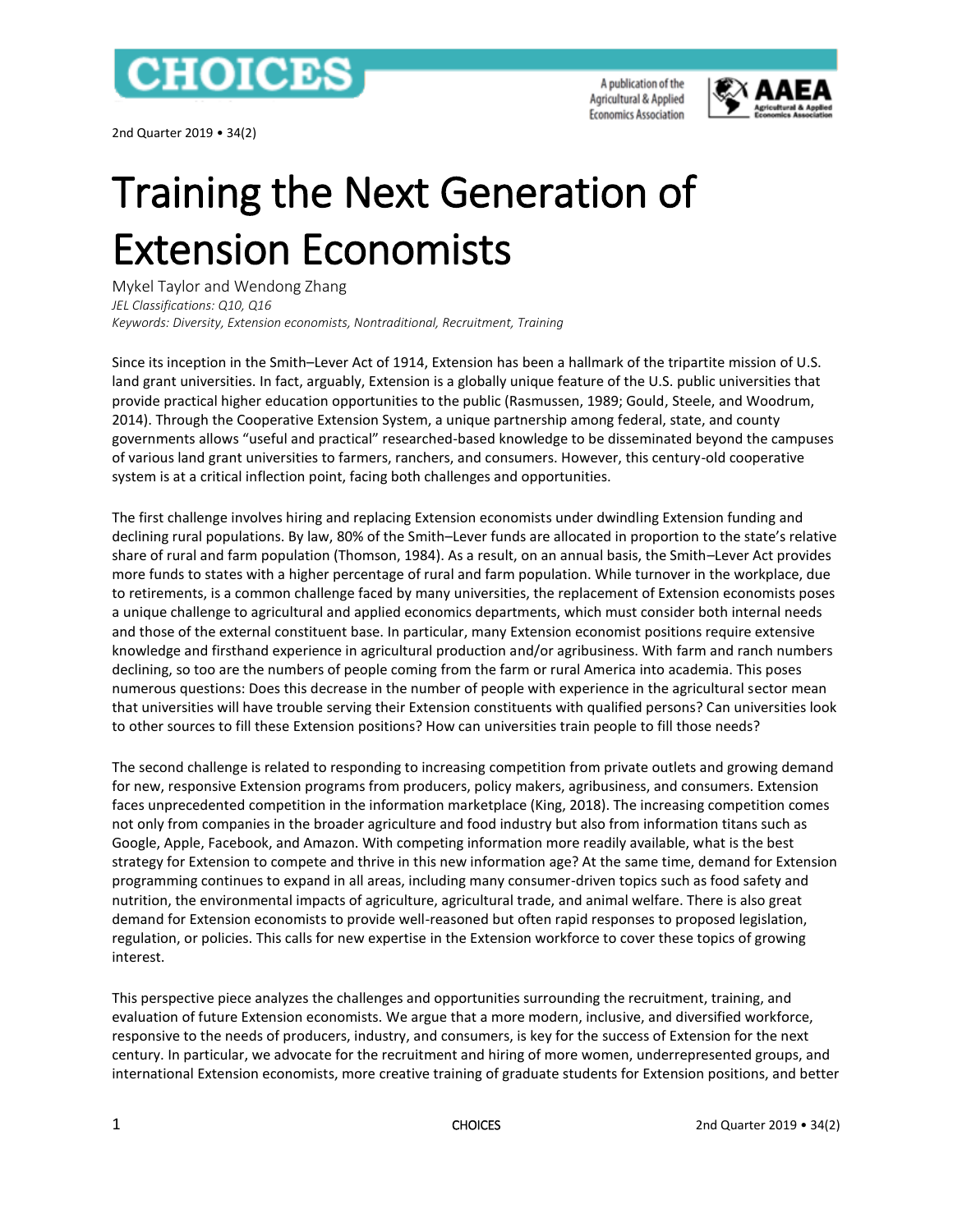integration of Extension economists within agricultural economics departments, colleges of agriculture, and county-based Extension systems.

# Recruiting for the Future: A More Modern, Inclusive, and Diversified **Workforce**

Women landowners play significant and increasing roles in U.S. agriculture—almost half of the land across the United States is owned by women. The 2014 USDA Tenure, Ownership and Transition of Agricultural Land (TOTAL) survey shows that over 76% of land with a female nonoperator landowner is controlled by someone older than 65 (Bigelow, Borchers, and Hubbs, 2016). However, despite an increasing number of women in agriculture programs across the land grant universities, women producers, especially senior women landowners, represent a significantly overlooked group in federal and state data collection as well as in Extension programming. This is historically at odds with the original intent of the Smith–Lever Act, which included family and consumer sciences and had been referred to as the first piece of federal legislation with direct benefits for women.

A key obstacle is lack of representation of women Extension economists. According to the American Economic Association's Committee on the Status of Women in the Economics Profession, only one in five tenure-track economics professors is a woman (Tankersley and Scheiber, 2018). Arguably, the lack of women Extension economists for both tenure-track faculty and field specialists is even more pronounced. This disconnect will be increasingly significant in the future. For example, Iowa data show that 14% of all land in Iowa is currently owned by a woman landowner who is at least 80 years old. Of these landowners, 82% currently do not farm, and 12% live out of state (Zhang, Plastina, and Sawadgo 2018), highlighting the urgent and growing need to serve women producers and women landowners. A particularly effective strategy would be more women Extension economists.

The 2012 Census of Agriculture shows that 95% and 86% of U.S. farms are currently operated by a white or male principal producer, respectively (USDA, 2014), suggesting that U.S. agriculture is still a white- and male-dominated industry. In spite of this, the recent U.S.–China trade war serves as a perfect reminder of the importance of international markets for U.S. agriculture (Balistreri et al., 2018). USDA Foreign Agriculture Service data show that more than 20% of U.S. agricultural products are sold to foreign countries (USDA FAS, 2017). The Brookings Institution also forecasted an unprecedented expansion of the global middle class, with Asians representing 88% of the next billion entrants into the middle class (Kharas, 2017). In sum, U.S. agriculture will continue to rely heavily on international demand, which suggests greater demand for Extension programming to help producers and consumers better understand these international markets.

The diversified workforce also calls for more representation of other underrepresented groups, including people with disabilities, African Americans, Hispanics, American Indians, and socially and economically disadvantaged groups such as beginning farmers and ranchers. For example, in many states, a growing share of agricultural laborers, producers, Master Gardeners, and consumers are Hispanics, but they remain underrepresented in science and economics education and the Extension workforce. According to the latest Census Bureau projections, minorities will account for 56% of the U.S. population by 2060. The largest growth is projected in the numbers of Hispanics, Asians, and persons of multiple races. The Extension workforce for the future needs to be responsive to these long-term trends.

Furthermore, many economics and agricultural economics graduate programs are populated by a majority of international students. As these graduates look for employment opportunities upon completion of their graduate work, they are finding many Extension positions open but have little understanding of or training in how to compete for these jobs. Encouraging international students to consider Extension positions is key to increasing their interest and willingness to be trained. International students also bring unique skills to the table that may enhance their effectiveness as Extension economists. As trade grows in importance in agriculture, their understanding of foreign markets is useful. In addition, despite their limited knowledge of U.S. production agriculture, many international students have expertise in topics of growing interest, including environmental impacts of agricultural production, animal welfare, food safety and nutrition, and adoption of new technologies. Of course, the largest challenge to international students when it comes to Extension is the language barrier. Good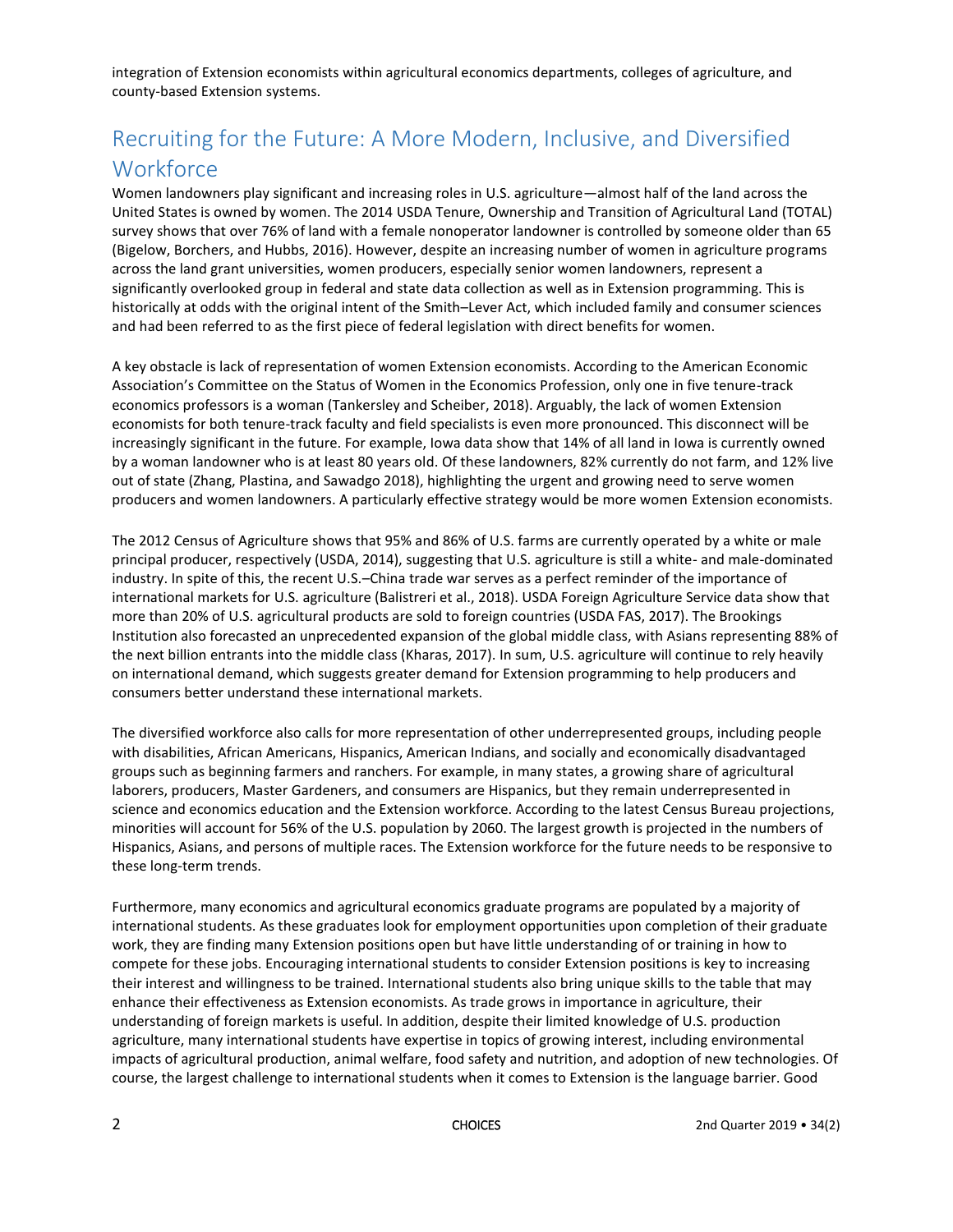communication skills, both written and oral, are key to a successful Extension program. International students with these skills will be especially competitive in other job markets.

University departments have been diversifying for decades. As we look around, we see colleagues of both genders coming from many different backgrounds, both domestic and international. However, the Extension portion of our faculty is only just beginning to diversify. Within the last 10 years, diverse applicants have been hired into the traditional Extension fields of farm management, policy, and marketing. Continuing this trend, through recruitment and training, is vital to the continued success of Extension economists throughout the country.

Currently, when a new Extension economist is hired, the priority is often to find a person whose area of expertise resembles that of individual retiring. While this can help smooth the transition, a rigid hiring strategy focused on the past could miss opportunities to shape the Extension workforce for the future, which arguably requires greater representation of women, underrepresented groups, and international Extension economists. In other words, if the previous and current image of Extension looks like producers, the future Extension workforce increasingly resembles consumers.

## Can Extension Still Make a Difference amid Growing Private Competition?

Extension faces unprecedented competition in the information marketplace. Although this is not a new concern, today's Extension competitors are no longer an abstract potential. The competition is at least twofold: First, private agricultural companies increasingly leverage big data and artificial intelligence to provide competing resources and information for producers. Second, new players such as Google, Apple, Amazon, and Facebook provide a more readily available and disruptive platform for information that exerts growing influence on Extension's current and underserved clients. With the development of better remote sensing technology, artificial intelligence, robotics, drone technology, and sensors, many nonagricultural firms are expanding their footprint in agricultural sectors. Arguably, some of the information featured on these newer platforms is produced by Extension systems, but producers and consumers are increasingly less aware of this linkage. Too often, Extension faculty and leadership myopically focus on specific information technologies themselves rather than the impact those technologies might have (King, 2018). In particular, many focus on the time and monetary constraint in adopting new technologies as opposed to the potential learning gains for clients and the opportunity to reach underserved clients. The public's growing concerns about food quality issues such as GMO technology as well as the water quality impacts of agricultural production are two examples that require innovative approaches in Extension programming.

A key strength of Extension is the strong connection with research in land grant universities and unbiased, research-based information. Producers and consumers now often see multiple sources of sometimes conflicting information on the same topic and struggle to discern and distill information. A way forward for Extension economists is to serve as the "screener" or "gatekeeper" of information and news without commercial or political bias. Sticking to the research-based, unbiased nature of Extension programming will also help producers and consumers make informed decisions by advancing the applications of research. The mission of Extension to serve the entire public rather than a select few has significant implications right now, when more resourceful producers and multinational agricultural firms can invest in newer technologies, creating greater challenges for beginning farmers and underprivileged producers in competing with their peers. However, this requires Extension leadership, faculty, and specialists to be more agile in adapting to newer technologies, systems, and paradigms.

Effective Extension education is built on trust and relationships. Even in the social media age, reputation and trust are important to followers. It takes time and sound, research-based analysis to build trust and earn respect from the clientele. As competition from the private sector or NGOs grows, a role for Extension is still research-based education. How can Extension make our clients better consumers of the information that we and others provide? Extension is often producers' primary source of a second opinion.

Another key is to encourage and incentivize Extension faculty and area specialists to work across state lines and share information and programming. This is already occurring within certain multistate research and Extension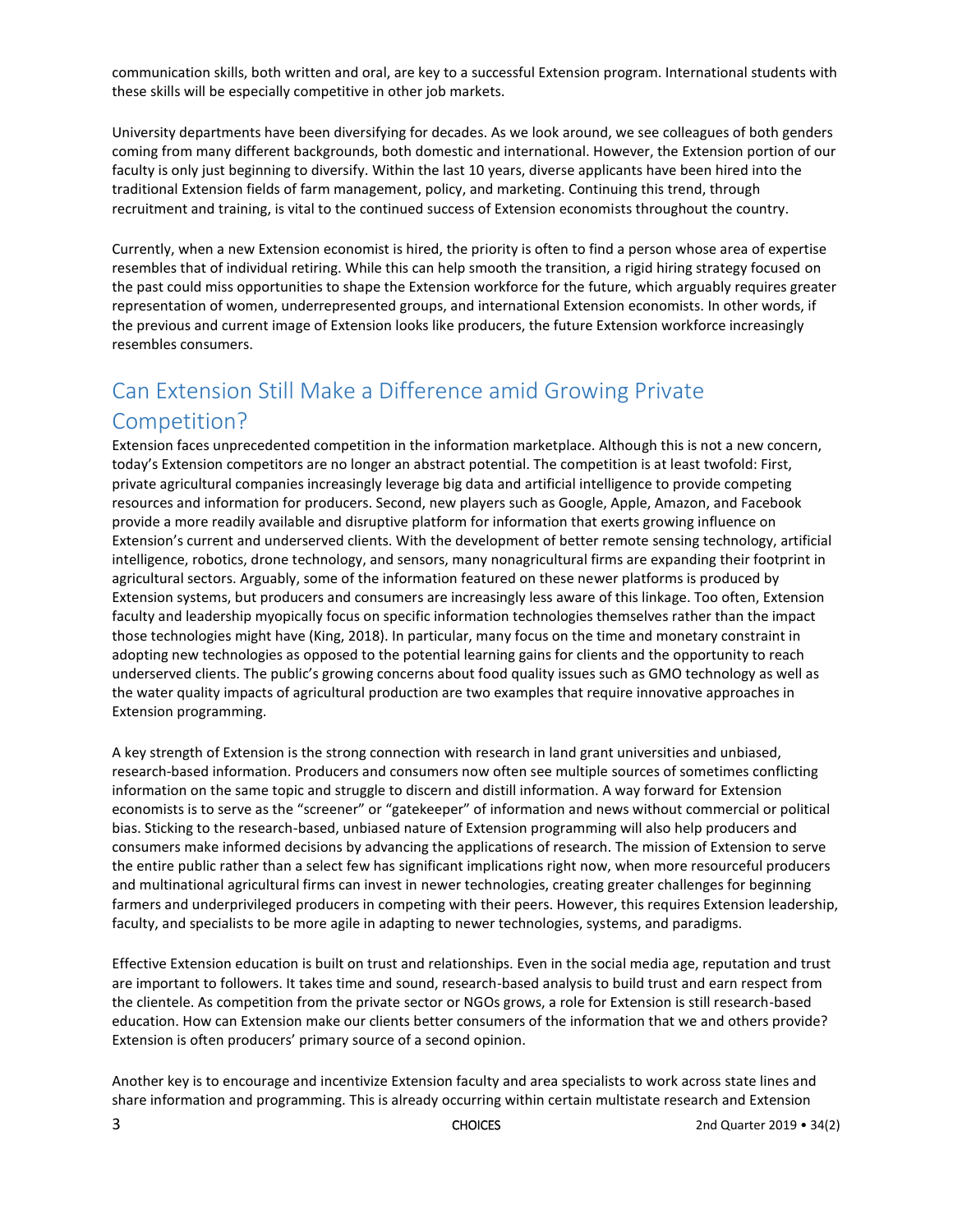projects, but Extension economists are in a good position to foster more multistate collaborations with other Extension colleagues. Applied research and Extension—particularly in agriculture and rural development—is often place-based. Although region-specific factors such as weather, soil, and culture need to be recognized, they arguably play a greater role in state-specific experiments or trials for agronomy or range management. Instead, market outlook, risk management, and farm management economists could and do work across state lines. If the delivery method is limited to in-person presentation, then sharing is limited. If industry specialization and effective educator skills are paramount, then sharing makes more sense. The more widespread use of online delivery techniques such as webinars, web-portals, and online tools should enable cross-state sharing and collaborations within Extension.

# Funding and Training Undergraduate and Graduate Students for Extension Positions

Many of our best applied economists do not have an agricultural background. However, with sufficient training and personal motivation, they can be successful Extension economists. Graduate programs in agricultural and applied economics are very good at training students to do research and, to a lesser extent, teach in traditional classrooms. Many universities are not, however, effective at training people for Extension careers. As such, many of the most successful Extension economists have relied on their agricultural backgrounds and understanding of farmers' needs to jump-start their outreach programs. This strategy may not work if we recruit people without agricultural backgrounds into Extension positions.

Extension used to have a steady pool of people entering and moving up the system. Many people with agricultural background first engage with Extension via 4-H programs and then become county agents. Others obtained master's degrees in agriculture-related areas and continued on as area specialists. However, many key agricultural states have recently seen significant reorganization of the Extension system involving a reduction or even elimination of area specialists. This creates unique and urgent challenges for us to replenish and expand the pool for future Extension economists.

Recruitment, training, and mentoring of the future Extension workforce needs to start early, at the undergraduate level. Often many of the best and brightest undergraduates in land grant universities and agricultural colleges are attracted to the private sector without considering the rewarding lifestyle of Extension or even academics. Administrators, economics departments, and Extension faculty need to work more closely and early on to identify students of all walks of life who feel a calling for public service and steer them toward Extension. One way is to engage first-year freshman students to consider academia or work within the land grant universities as Extension professionals as career options to get at least some on a graduate school track.

How do we best prepare undergraduate and graduate students to be Extension economists? What are the key skills that are needed in the profession? We begin by recognizing that Extension programs are essentially teaching programs in a different setting. We teach nontraditional students and usually do not have the luxury of the repeated contact with students that we would over the course of a semester-long class. As such, highly effective communication skills are needed for both oral presentations and written products posted online. Personal communication is also needed since many Extension programs are based on strong networks of producers, county Extension staff, and others in the sector. Finally, potential Extension economists need to understand their audiences and be willing to ask questions of them as much as they are expected to have answers to producers' questions.

One possible way to train students in these skills is start an Extension working group of graduate students. A working group may consist of a monthly seminar with guest speakers from industry who can communicate to students the needs of external audiences. The seminars could also consist of Extension faculty in the economics departments sharing their philosophy of Extension and tips for communicating information to Extension audiences. Finally, the seminar format could allow students to work on materials to support an Extension program (i.e., bulletins, presentation slides, tools, webinars) and present these materials during the seminar for practice. Events like this could also potentially give exposure to interested international graduate students to understand and appreciate Extension as future career opportunities.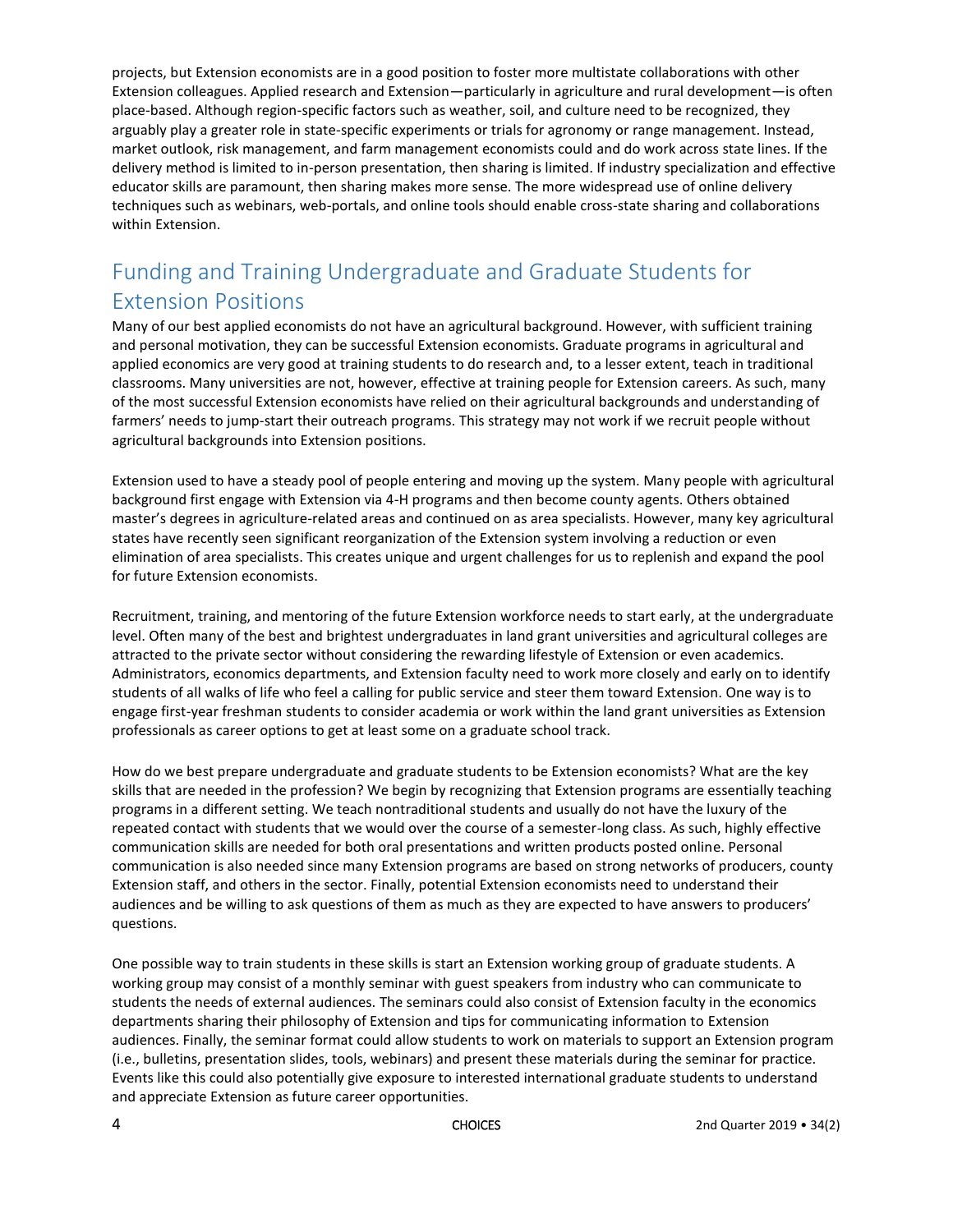This is not the only way to train students, but it would give them a better understanding of what preparing for Extension meetings and generating online content requires. Finally, students could shadow Extension faculty to meetings across the state and, when ready, give their own presentations to an external audience.

These ideas for training require the engagement of Extension faculty and a willingness on their part to invest in the future of Extension economists. This willingness is likely there as many of our best Extension economists are nearing the end of their careers and would like to see their work continued. In another form of engagement, the AAEA Extension Section could actively collaborate with the Graduate Student and Undergraduate Student sections to bring more faculty and graduate students to judge and participate in graduate student competitions.

We have research and teaching assistantships, but an Extension assistantship is unheard of in our field. This could be changed with the realignment of priorities for external funding. Grants continue to be our best source of external funds, and many grants today have a diversified output requirement. That is, there is often both a research and outreach component to the deliverables required for the grant. Can this trend toward Extension and outreach deliverables be leveraged to fund activities by students to learn how to bring applied research full circle to the audience(s) most interested in their work? It seems that, if properly motivated, our faculty could create plans of work for students on grants that would include producing Extension materials in the form of bulletins, decision tools, or presentations.

Targeted funding sources such as National Needs Fellowships and commodity board funding could also provide students with resources to work on outreach activities. Many industry and government employers have noticed the dearth of students trained in both applied research and the delivery of that research to external audiences. As such, proposals to these groups for funding to train students have been and will likely continue to be wellreceived.

#### Evaluating Extension Economists within the Economics Profession

Extension connects the research done at land grant universities with the public. In this age of social media, public engagement does not just fall upon the Extension faculty with majority Extension appointments. Rather, many applied economists are actively engaging in public outreach via blog posts, webcasts, tweets, media interviews, and popular press articles. As a result, public outreach and engagement should not be treated as Extension silos but as shared responsibilities increasingly demanded of all applied economists.

At the same time, today's agricultural Extension economists often have research or teaching appointments and, sometimes, teaching and research appointments. University-based Extension faculty and field specialists must interact with research scientists and relay scientific learning and other knowledge to farmers and other users. They also serve as the university's link to the county Extension agents and the USDA's Extension Service (NRC, 1995). This is consistent with USDA's focus on funding integrated projects that explicitly incorporate Extension and research activities as well as interdisciplinary projects focusing on the linkages with related fields such as veterinary medicine, animal science, food science, agronomy, environmental science and engineering, and agricultural engineering. As a result, incentives need to be well established and communicated to encourage Extension economists, especially tenure-track faculty with Extension appointments, to conduct policy-relevant research and pursue interdisciplinary collaboration opportunities.

We argue for more clarity in the expectations for both research and Extension to help Extension faculty and specialists succeed in the current land grant university environment, with its heavier focus on research. Clearer expectations for promotion and tenure of Extension-driven faculty are particularly necessary, both in terms of departmental understanding on how to value and weigh Extension efforts and the balance and trade-off between Extension and research outputs. Extension faculty should also not be treated separately from other applied and theoretical economists. Debunking the erroneous disconnect between research and Extension will also help restore and strengthen the image of Extension faculty for graduate students, non-Extension faculty, and departmental and college leadership.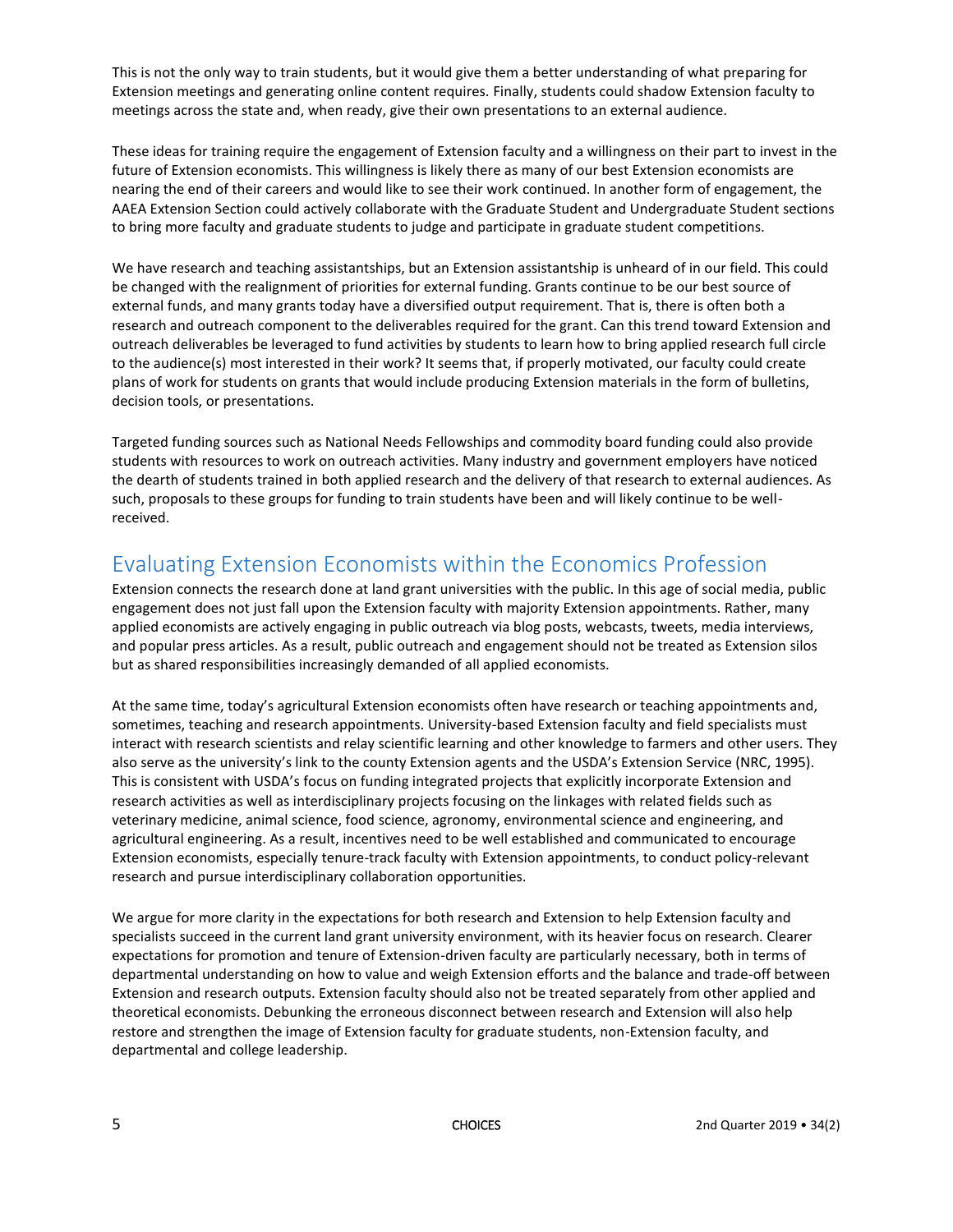As discussed previously, another trend has been the reduction in area specialists in the Extension workforce. This also coincides with the changing emphasis in county Extension programming from production agriculture to programs such as 4-H and Master Gardener. It also remains an unanswered challenge regarding how to recruit, train, and improve area specialists so that they have the necessary education, experience, and financial support to grow in the Extension and land grant university system. Often the knowledge and local connections of these area specialists remain untapped and undervalued resources for agricultural economics departments. More effort is needed to ensure that the voices and inputs from the area specialists are heard and incorporated into the longterm planning process of agricultural economics departments, which will help identify key issues with policy and industry relevance.

#### Conclusion

It is in the best interest of land grant universities to invest in Extension faculty to continue the tradition of educational outreach to constituents. It guarantees the provision of resources from federal and state sources and maintains a connection with people in their state who look to the University for unbiased, research-based information. We offer some strategies on recruiting, training, and evaluating Extension economists to guide agricultural economics departments facing the challenges of hiring people to fill Extension roles. Looking to traditionally underrepresented groups of people, including international students, to serve as Extension economists will bring both opportunities and challenges, but the profession must be up to the task if the Extension portion of the land grant mission is to be fulfilled.

### For More Information

- Balistreri, E.J., C.E. Hart, D.J. Hayes, M. Li, L. Schulz, D.A. Swenson, W. Zhang, and J.M. Crespi. 2018. "The Impact of the 2018 Trade Disruptions on the Iowa Economy." CARD Policy Brief 18-PB 25, Center for Agricultural and Rural Development, Iowa State University, Ames, IA.
- Bigelow, D.P., A. Borchers, and T. Hubbs. 2016. *U.S. Farmland Ownership, Tenure, and Transfer*. Washington, DC: U.S. Department of Agriculture, Economic Research Service, Economic Information Bulletin EIB-161, August. Available online: <https://www.ers.usda.gov/publications/pub-details/?pubid=74675>
- Gould, F.I., D. Steele, and W.J. Woodrum. 2014, "Cooperative Extension: A Century of Innovation." *Journal of Extension* 52(1): Commentary 1COM1. Available online: <https://www.joe.org/joe/2014february/comm1.php>
- Kharas, H. 2017. *The Unprecedented Expansion of the Global Middle Class: An Update*. Washington, DC: Brookings Institution. Available online: [https://www.brookings.edu/research/the-unprecedented-expansion-of-the](https://www.brookings.edu/research/the-unprecedented-expansion-of-the-global-middle-class-2/)[global-middle-class-2/](https://www.brookings.edu/research/the-unprecedented-expansion-of-the-global-middle-class-2/)
- King, D. 2018. "Hey, Siri, What Is the Future of Extension?" *Journal of Extension* 56(5): Commentary 5COM1. Available online: <https://joe.org/joe/2018september/comm1.php>
- National Research Council (NRC), Board on Agriculture, Committee on the Future of the Colleges of Agriculture in the Land Grant System. 1995. *Colleges of Agriculture at the Land Grant Universities: A Profile*. Washington, DC: National Academies Press. Available online: <https://www.nap.edu/read/4980/chapter/2>
- Rasmussen, W.D. 1989. *Taking the University to the People: Seventy-Five Years of Cooperative Extension*. Ames, IA: Iowa State University Press.
- Tankersley, J., and N. Scheiber. 2018, January 10. "Wielding Data, Women Force a Reckoning over Bias in the Economics Field." *New York Times*. Available online: <https://www.nytimes.com/2018/01/10/us/politics/women-economics.html>
- Thomson, J.S. 1984. "Extension's Federal Funding: Who Is Entitled?" *Journal of Extension* 22(6): Forum 6FRM2. Available online: <https://www.joe.org/joe/1984november/f2.php>